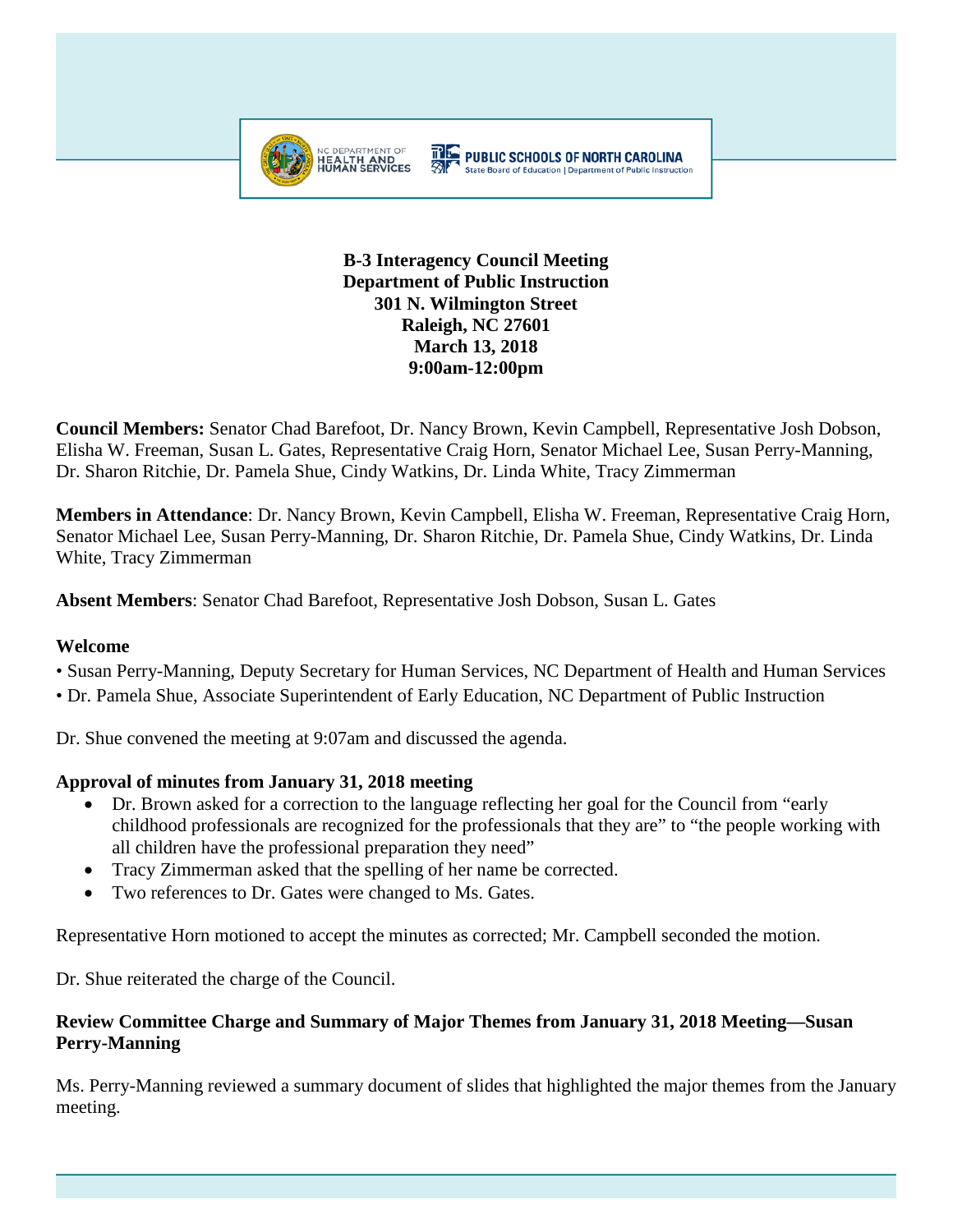Dr. Ritchie commented that on page 2, slide 2, bullet 1 the language of "decreased intellectual functioning" be changed to "decreased ability to optimize learning environment"

# **Prioritize Work Areas—Dr. Pam Shue and Susan Perry-Manning**

After reminding the Council of the focus area, Dr Shue asked the Council members to prioritize the areas The top 3 ranked areas: data, teacher and admin prep and effectiveness, transition and continuity.

- 1) Standards and Assessments--7
- 2) Data driven improvements and outcomes--28
- 3) Teacher and administrator preparation and effectiveness--27
- 4) Instruction and environment--8
- 5) Transition and continuity--21
- 6) Family Engagement--6
- 7) Governance and funding—19

Ms. Perry-Manning stated that "governance" and "funding" should be separated out into two distinct categories.

# **Priority Work Areas Committee Structure, Membership and Charges**

Ms. Perry-Manning began the discussion of the three highest priorities and asked the Council members to discuss what was behind their choices.

- Data Driven Improvement and Outcomes
- Teacher and Administrator Preparation and Effectiveness
- Transition and Continuity

# **Data driven Improvement and Outcomes**

- Ms. Zimmerman stated that the most important questions surrounding data driven improvement are 1) are we currently measuring the right things?; 2) what should we measure that we are not currently measuring?; 3) *how* do we measure what we want to measure?; and 4) how should the data be used to inform policy?
- Representative Horn raised the question of distinguishing between data driven improvements and outcomes and standards and assessments; he stated that everyone agrees that decisions should be made based on good data, and aren't standards and assessment part of that data?
- Dr. Watkins stated that the standards and assessments are usually referring to child assessments, while data driven improvements are referencing the broader system.
- Ms. Zimmerman expanded on Dr. Watkin's statement. She stated that population level data can be disaggregated into groups to inform policy, while child standards and assessment are measured at the child level. She gave the example of *Pathways* and the data that is needed to determine what will improve the 3<sup>rd</sup> grade reading scores, such as a high-quality learning environment and healthy birthweights. Birthweight is an example of data that can be disaggregated into groups. She stated that milestones have been identified and now data is needed to measure those milestones.
- Dr. Ritchie stated that there are two sources of data at DPI on which to build; 1) the KEA formative assessment, which addresses the whole child and looks at progressions; and 2) an in-depth analysis done several years ago on the existing measures.
- Mr. Campbell stated that from a child care provider perspective, he prioritizes the standards and assessments in terms of a long overdue review of the standards of the rated license and the tools we use; the system is 20 years old and needs to be evaluated.
- Dr. Brown stated that the data collection is fragmented; there is no consistency and no collaboration or even knowledge of all data and how collective data could be used.
- Dr. Shue stated that we need to know all the pieces to the puzzle to figure out how they fit together.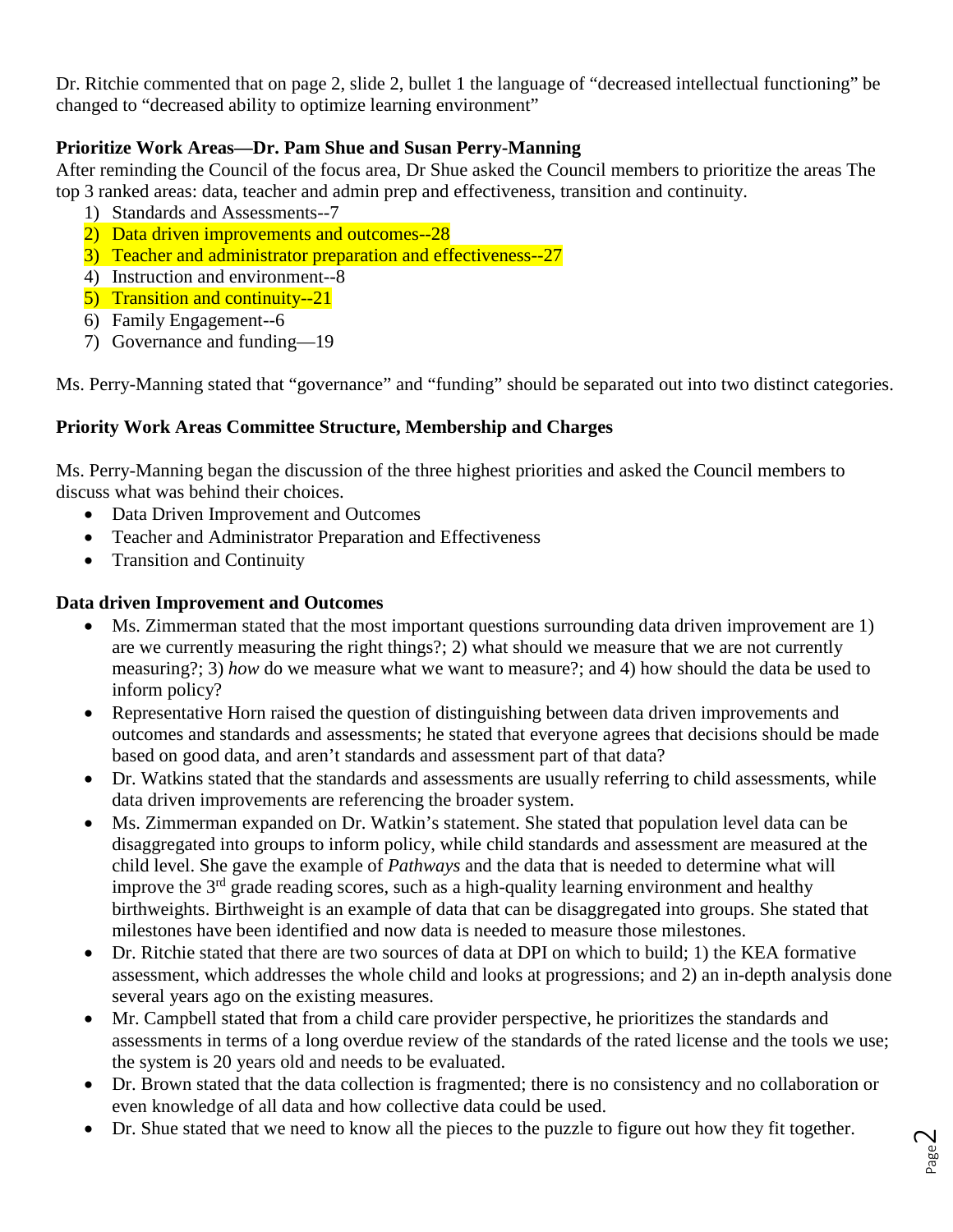- Ms. Freeman stated that she takes the same perspective as Mr. Campbell regarding standards and assessment, also seeing the necessity of focusing on the standards at the classroom level.
- Ms. Zimmerman stated that the data piece is what drives the other pieces. She also noted that the types of data collected for 0-5 children is very different from what is collected K-3.
- Dr. White stated that we have *NC Pathways* and grade level reading measures; the Council has the opportunity to determine what data needs to be gathered between *NC Pathways* and grade level reading.
- Dr. Ritchie stated that the Council has an opportunity examine the alignment of current data gathering practices and effective teaching practices.
- Dr. Watkins stated her perspective is that the priorities should be focused where there is less being done, i.e., family engagement and involvement because family engagement and involvement is key. She acknowledged it is difficult to pick priorities because they are interrelated.
- Ms. Perry-Manning highlighted that an overarching responsibility in the legislation is data-driven improvements in terms of focus and outcomes.
- Dr. Shue stated that the data needs to be examined to determine if all the data is what we need; there tend to be a lot of outputs that are not outcomes and not moving the needle. We need programs that provide putomes that demonstrate a postivie impact.
- Ms. Zimmerman asked the question whether we are looking to fill in gaps in the data or build on existing systems?

#### **Teacher and Administrator effectiveness**

- Dr. Ritchie asked the question of what existing data helps evaluate teacher and administrator effectiveness and drive.
- Dr. White stated that there are several initiatives in place to evaluate teachers and administrators- evaluations, EVAAS (Education Value-Added Assessment System), and growth rates, which are all connected back to teachers, administrators, and schools. She also stated that teachers want to do the right thing; they just need to know what information needs to be communicated.
- Dr. Ritchie stated that the current evaluation data is problematic and other measures need to be considered to measure teacher and administrator practices and the experiences of children in the classroom; there need to be different levels of assessment.
- Ms. Zimmerman stated that the measures of "effectiveness" are vastly different for 0-5 and K-3 teachers.
- Ms. Perry-Manning discussed two levels of outcome data 1) the absolute outcomes for children, i.e.,  $3^{rd}$ grade assessments and the growth of children in how they improve; and 2) how teacher's behavior is affecting children's outcomes.
- Ms. Zimmerman stated that the focus needs to be on the teacher preparation piece.
- Senator Lee stated that one can fall into a trap by looking at pieces before looking at the vision. He used the analogy that if he were constructing a "vision of transportation", he wouldn't focus on wheels and engines.
- Representative Horn stated that, as a legislator, he focuses on funding and accountability and he looks to the experts to advise how to best accomplish the vision and determine how to assess effectiveness.
- Senator Lee called for an integrated support system for the 0-5 and K-3 systems.
- Dr. Brown reiterated that the two systems need to work together; they currently do not, and, in fact, they almost compete against each other. Teachers matter in the lives of children and the data needs to reflect this.
- Ms. Perry-Manning stated that within any of these priorities, the questions may be asked of What does success look like and how do we know it has been successful.

#### **Break 10:08am-10:24am**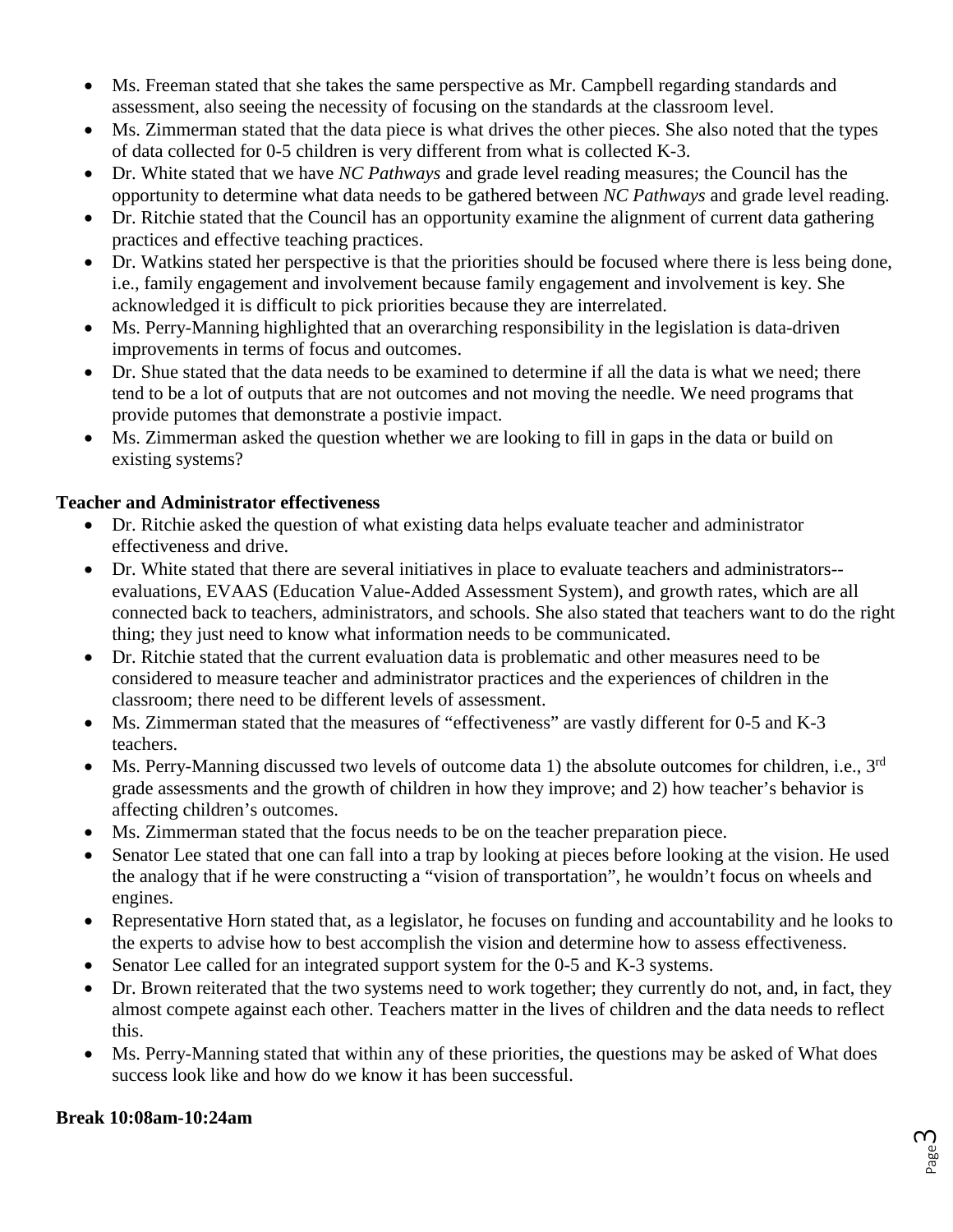Ms. Perry-Manning resumed the discussion by stating that there appears to be a tension between focusing on the bigger vision and focusing on the deeper work. She suggested that the Council members split into two smaller groups to discuss and then come back and report to the larger group. One group will focus on the parent perspective and the vision of support needed for a child from birth-Kindergarten, as the child moves into initial institutional settings to pre-k to Kindergarten setting. The second group will focus on the teacher/administrator perspective and what continuity and transition looks like for them for 0-5 and K-3.

#### **10:25:am-10:50am—group discussions**

**Group 1:** Parent perspective—vision of support for children 0-5—reported by Ms. Freeman

- Ms. Freeman stated that the group agreed on a vision that parents, through a medical provider, need to be provided a parenting tool kit that provides the information on all services available in their respective communities.
- They proposed the concept of a "parenting navigator" for each family in a community that will be a centralized source of information as to how to access services.
- In addition, support needs to be provided to the at-home caregiver.
- Ultimately, developmentally appropriate practices need to unite best of both systems for seamless transitions
- Dr. Shue asked about consistency across the state, and Ms. Freeman responded that the same toolkits will exist across communities in the state.

**Group 2:** Teacher/administrator perspective—continuity and transition—reported by Ms. Zimmerman

- Ms. Zimmerman reported that the group concluded that we need to get rid of the 0-5 and K-3 distinction and develop a coordinated birth-8 early learning system.
- Furthermore, teachers and administrators will be fully informed about the early learning system and deliver a common set of core curriculum.
- Other comments included that the teacher license will belong to the teacher and the setting would not determine the level of knowledge.

#### **Next Steps—Susan Perry-Manning**

- Ms. Perry-Manning asked the Council members, as they are thinking about the vision, what else they would like to know. What additional information can be brought to them that would help them make decisions about the vision, strategies and outcomes.
- Ms. Freeman stated that she would like a presentation of the funding streams for early childhood initiatives and the bottom line dollar amount that is spent in early childhood education.
- Dr. White elaborated and asked for a description of the roles of the groups that work in early childhood education to form a holistic picture (e.g., the different roles of Smart Start, Head Start).
- Senator Lee stated that instead of framing this as a "new system", he would argue for making the current system more efficient. Resources already exist, but they are all over the place; they need to be identified and centralized.
- Dr. Ritchie stated that to help inform the discussion, she would like to present data on the experiences of children in pre-k from year to year.
- Ms. Zimmerman asked for examples of successful models of a parent navigator, so they do not reinvent the wheel. Ms. Freeman gave the example of the 211 program.
- Representative Horn posed the question of "how do we know a child is ready for  $4<sup>th</sup>$  grade?" He asked what the expectations are for  $4<sup>th</sup>$  grade teachers of where those children should be; this is part of the accountability question.
- Ms. Zimmerman referenced the *NC Standard Course of Study,* and Representative Horn asked whether these standards are aligned all the way down to age 0.